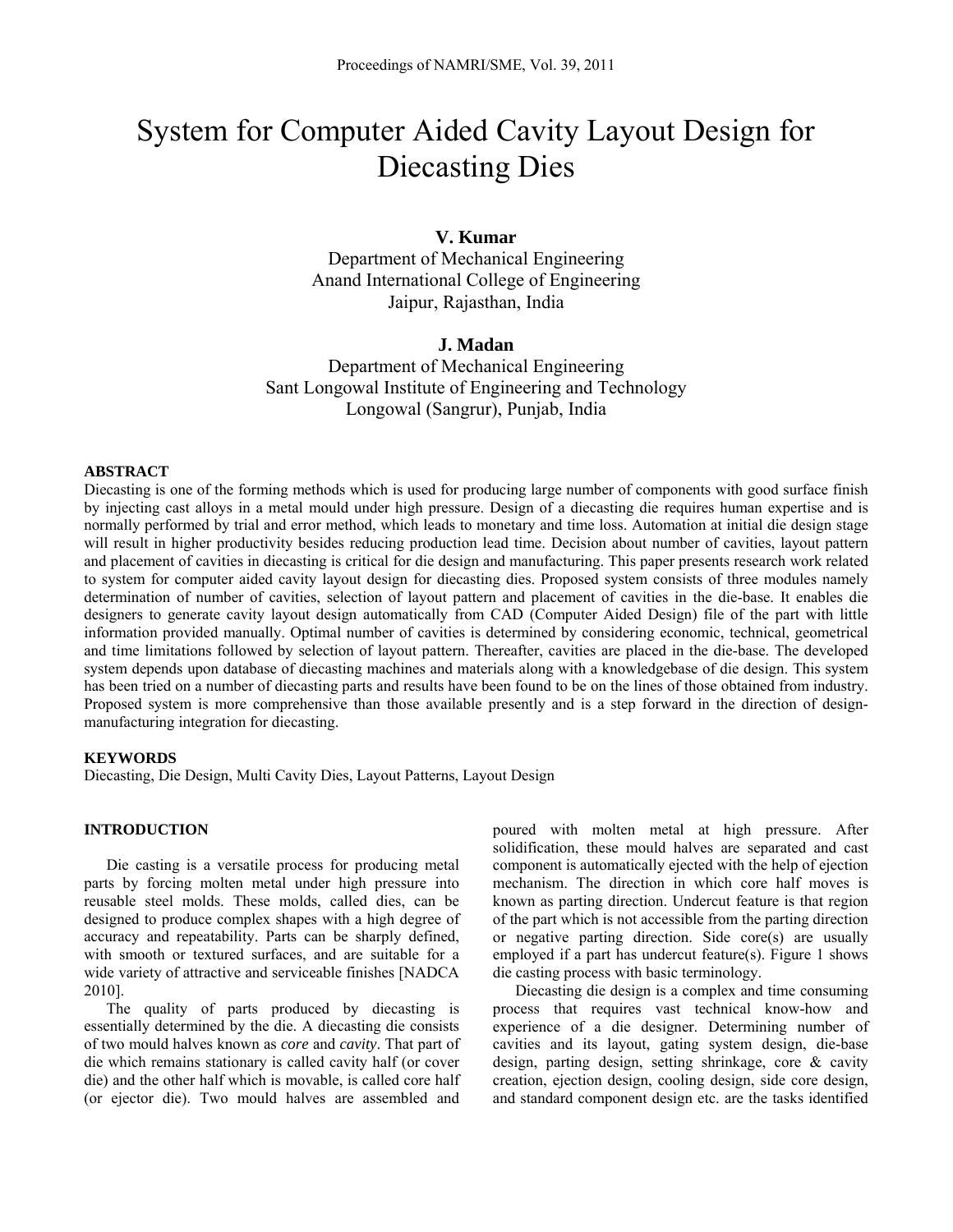in diecasting die design [Fuh et al. 2002]. These tasks can be divided into two stages namely initial or conceptual die design and detail die design. At the conceptual stage of the die design, selection of type of mould configuration, determining number of cavities and its layout are the major tasks which also influence other tasks of die design.

A single cavity die is normally designed for a fairly large component. However, it is always more economical to design multi-cavity die so that more number of components can be produced in a single diecasting process cycle. At the initial stage of the die design a decision must be made to either have a single cavity or a multi-cavity die. Using a multi-cavity die will reduce cost of the product besides increasing productivity. Reinbacker [1980] suggested that on a per cavity cost basis, two cavities provide little saving, eight cavities cost 25% less and 64 cavities have an associated cost reduction of 60%.

For designing cavity layout of a diecasting die, designer must first determine the number of cavities. Deciding number of cavities depend upon several factors related to time and cost in addition to manufacturing and geometric limitations. This requires much attention of the diecasting expert and is also time consuming. Once the number of cavities has been determined, these have to be placed in the die base as ingeniously as possible in a particular pattern which requires good knowledge of die design. These decisions, together, are also crucial for deciding other downstream activities related to die design and manufacturing.

Cavity layout design therefore needs to be automated for achieving the objectives of design-manufacturing integration of diecasting process. Present research is motivated by the fact that an automated system for cavity layout design would be a step in the direction of designmanufacturing integration of diecasting and would ultimately result in reduced lead time and cost. Such a system would help the designer to determine optimal number of cavities and arranging these cavities with usual clearances in a very short time. A few attempts have been made by researchers in the past [Hu et al. 2002, Low et al. 2003] for cavity layout design, but most of these are limited to the use of case based approach and pre-loaded database. Use of generative approach for design of cavity layout has been given little attention.

In the present work a knowledge based system for computer aided cavity layout design for multi-cavity dies has been proposed which requires very less time and attention of the expert. The system takes geometrical information from CAD model of the part, while some other information is input interactively. It is able to determine number of cavities and placement of cavities in the die-base by using diecasting die design knowledge. This system is more comprehensive than previously known systems as it determines number of cavities by considering economical, technical, geometrical and time aspects. Possible solution of layout pattern and arrangement of cavities has also been

provided in the proposed system by making use of die design knowledge.



**Figure 1.** Diecasting Process Terminology.

Next section of this paper discusses related research and objectives of present study. Subsequent sections deal with three modules of the system i.e. determination of number of cavities, selection of layout pattern and layout design. This is followed by sections which discuss system architecture, implementation and results and, conclusions drawn from this research work.

# **RELATED RESEARCH**

Most of the research in die design of diecasting is focused on parting line and parting surface determination only, while little attention has been given to identify optimal number of cavities and cavity layout design.

This section deals with review of previous research attempts made on determination of number of cavities and cavity layout design for diecasting die design. Some research papers published on the mould design of injection moulding have also been included due to strong similarity between both the processes.

Hu and Masood [2002] developed an Intelligent Cavity Layout Design System (ICLDS) for multiple cavity injection mould that assists mould designers in cavity layout design at early stages. This knowledge based system makes use of case-based and rule-based reasoning to arrive at layout solution. The system graphically shows the possible design of cavity layout based on the input taken from the user. It takes number of cavities as input from the user and is not able to extract the information from product model.

Low and Lee [2003] proposed a methodology of cavity layout design for plastic injection mould in which only standard cavity layouts are used. When only standard layouts are used, their layout configuration can be easily stored in a database for fast retrieval to be used in the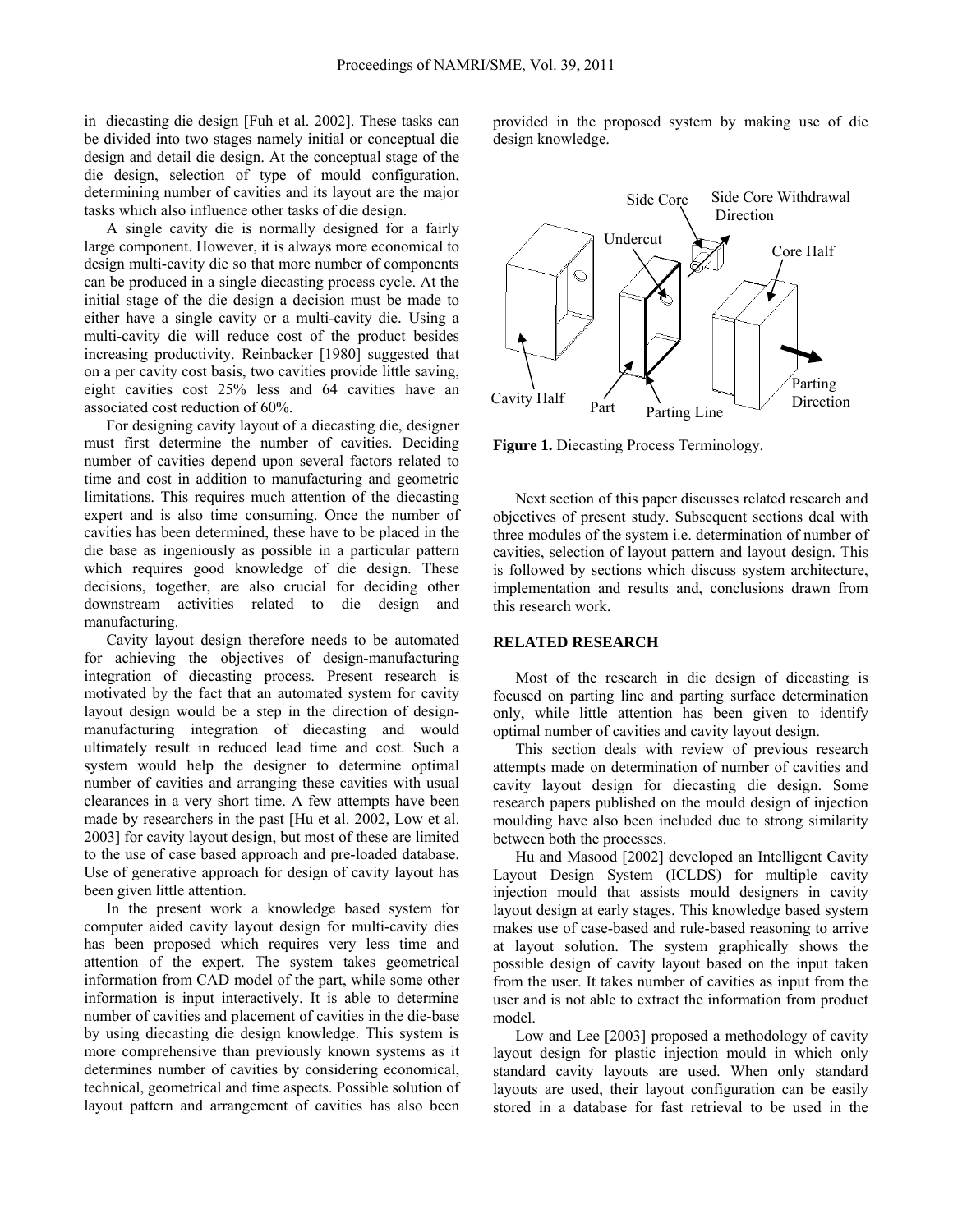mould design. However, undercut features and nonstandard configurations have not been considered.

Ye et al. [2000] presented an algorithm for initial design of injection moulds. First of all it determines parting line for a part, followed by calculation of required number of cavities. The cavity layout is generated based on information of layout pattern and orientation of each cavity, which is taken from the user. The mould base is loaded automatically to accommodate the layout. However, this system does not consider exact details for clearance and selection of layout pattern is manual.

 Ravi et al. [1994] developed a software package for providing intelligent assistance in several tasks involved in the design of diecasting dies. These typically include material selection, parting line location, gating calculations and die layout. Number of cavities is determined based on selected machine and alternate layouts are displayed to the user. However, this system can only handle axis-symmetric components. Further, only circular type layout pattern has been considered.

 Fuh et al. [2002] developed a prototype system for diecasting die design which is structured by several functional modules as specific add-on application of Unigraphics (UG). These modules include data initialization, cavity layout and gating system design etc. However, the number of cavities has been determined based on selected machine only besides pattern selection for cavity layout requires human expertise.

 Chan et al. [2003] developed an interactive knowledgebased injection mould design system called IKB-MOULD, which uses experience and knowledge of product design and mould manufacturing. It is a CAD system, which provides an interactive environment to assist designers in the rapid completion of mould design. Number of cavities is determined by using empirical relations only. The system does not consider geometrical constraints while calculating number of cavities. Balanced cavity layout patterns are only considered and also lacks in level of automation.

 Woon and Lee [2004] proposed a system that enables the die designer to design a diecasting die beginning with CAD file of the part. It uses a methodology that combines feature-based and constraint-based modeling, in a parametric system along with geometrical and topological information extraction technique from a B-rep model together in the die design system. However, selection of number of cavities and cavity layout is not automatic and requires human expertise.

 Wu et al. [2007] developed a system that helps to realize automatic generation of gating system by applying parametric design. Design module of the system deals with data initialization and cavity layout design. The number of cavities to be used is suggested on the basis of empirical relationship only. The system does not consider geometric constraints and cost factors for calculating number of cavities. Also, orientation of individual cavities is based on the expertise of the designer.

 Dewhurst and Blum [1989] presented a methodology for cost estimation of die-cast parts by considering processing time and manufacturing cost. It derived an expression for optimum number of cavities considering cost factor only. However, it does not consider cavity layout design or platen size determination tasks.

 Recent work on cost estimation of die-cast parts presented by Madan et al. [2006] determines number of cavities by considering factors like available manufacturing resources, diecasting machine constraints along-with limitations due to part geometric features. They used a knowledge base of die casting process to determine part cost in the environment of manufacturing resources. However, the system does not report any possible solution for arrangement of pattern layout and cavity layout design.

## **Research Gaps and Objectives of Present Work**

Overview of past research indicates that number of cavities have been determined by considering one of the factors only i.e. diecasting machine or part manufacturing cost or delivery date. Also, geometric detail of the part which is quite important has not been considered. No such system has been reported that considers comprehensive factors of machine selected, allowable production cost, delivery date and part geometrical constraints for selection of number of cavities. Selection of layout pattern had been totally based on user selection and is limited to symmetric type layout pattern only. In actual practice, arrangement of cavities in the die base requires clearances to accommodate gating system and side-pulls which have not been taken into account in the earlier systems. Most of the systems take information from the user and lack in level of automation.

 Present work is an attempt to bridge these research gaps by developing a system for computer aided design of cavity layout for a diecasting die. Proposed system consists of three modules and depends upon the knowledge base of diecasting die design. It takes geometric information of the part from its CAD file and makes use of diecasting machine and cast alloy database, while some other information is input by the user. First module of the system determines number of cavities in a comprehensive manner as it considers technical, economical, time and geometrical limitations together. It presents optimal but feasible number of cavities as output as it takes into account undercut features of the part. Second module of the system determines layout pattern of the die based on the number of cavities. It takes into account circular, series and symmetric type of patterns and uses a knowledgebase of die design. Once the layout pattern has been selected, third module of the system arranges and places the individual cavities by selecting a suitable die base. Selection of die base takes into account the clearances required to accommodate gating system and side pulls and is based on the die design knowledgebase. Different alternatives of die layout are considered and most suitable die-base is selected.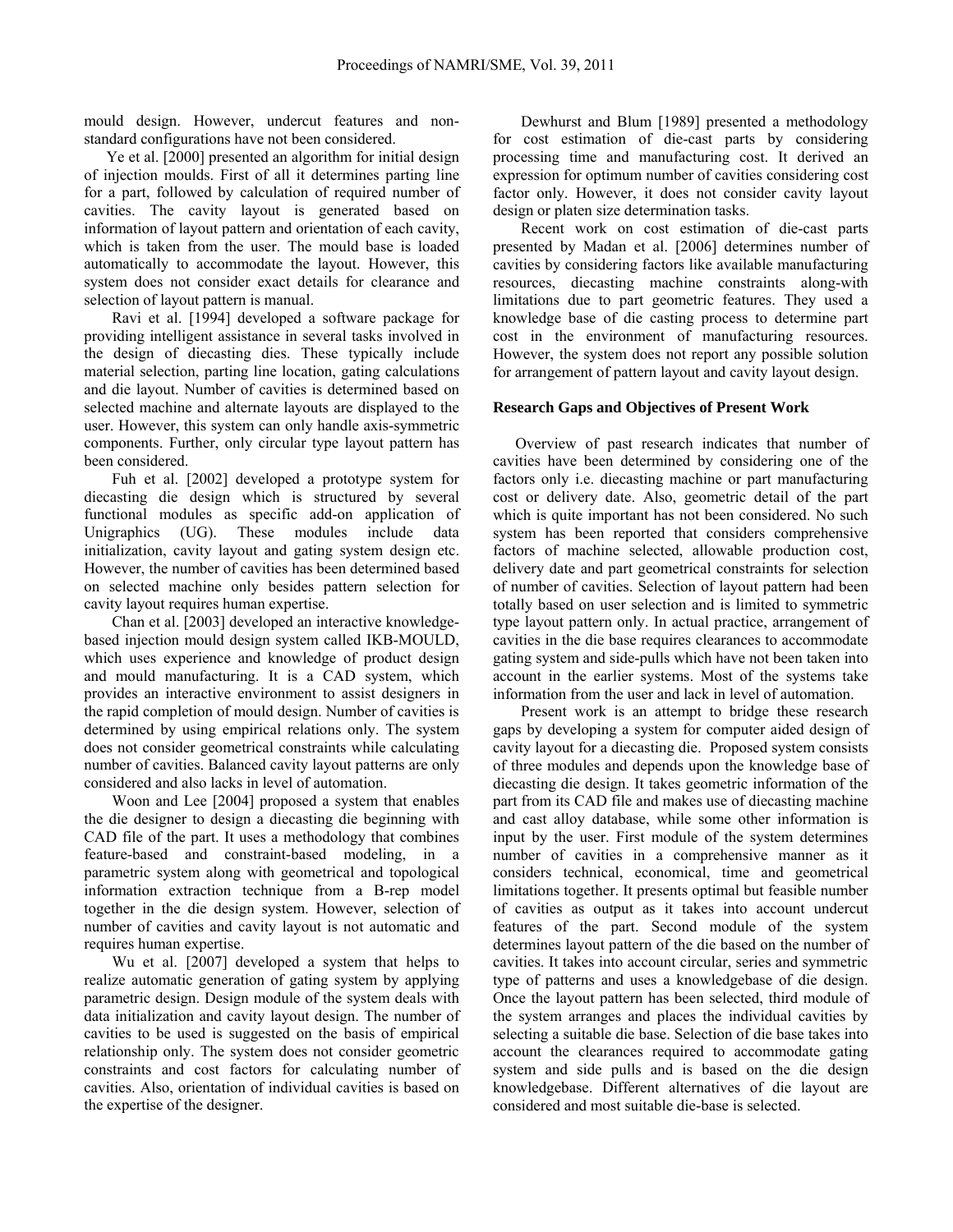# **DETERMINATION OF NUMBER OF CAVITIES**

The number of cavities in a die is affected by several factors, such as delivery requirements, allowable production cost, capacity of the selected machine and part geometric shape. First two factors are dependent on the dynamic market conditions, and the designer must review the delivery and cost issues based on the latest information available. Machine parameters like clamping (locking) force, maximum flow rate and machine size restrict the number of cavities which can be used on a diecasting machine. The part shape (or number of side-pulls) also affects maximum number of cavities that can be arranged in mould base and their orientation. Therefore selected number of cavities must be economically acceptable, technically permissible and geometrically feasible besides fulfilling time constraints. Following paragraphs describe the procedure to find number of cavities based on criteria of delivery date, cost, machine parameters and part geometry.

## **Delivery Date [ Ndel ]**

The number of cavities must ensure that the order can be fulfilled within the available time period. Minimum number of cavities for meeting delivery date can be determined using the relationship given by Menges et al. [2001].

Proposed system calculates cycle time for both processes i.e. die casting process and trimming process with the help of material database and part feature data. Cycle time calculations for each stage of diecasting process and trimming process have already been given by Boothroyd et al. [1994].

#### Part Manufacturing Cost [ N<sub>cost</sub> ]

The optimum number of cavities to be used in a diecasting die for a part can be determined by first calculating most economical number of cavities and then analyzing the physical constraints of the equipment to ensure whether the economical number of cavities is practical. Dewhurst and Blum [1989] and Madan et al. [2006] proposed a formula to calculate optimum number of cavities based on economical criteria, which has been used in the system.

# **Machine Parameters [ N<sub>mac</sub> ]**

The capacity of a diecasting machine also puts a limit on the maximum number of cavities. This is because of the reason that number of cavities is dependent on diecasting machine constraints like clamping (locking) force, maximum flow rate and machine size. Following paragraphs discuss determination of number of cavities based on machine constraints, while resultant number of cavities is taken as per the following relationship.

# $[N_{\text{mac}}]$  = **Minimum of**  $(N_{\text{cf}}, N_{\text{fr}}$  and  $N_{\text{ms}})$

*Clamping force [*  $N_{cf}$  *].* The force applied by the machine is required to hold the die halves together and must therefore exceed the pushing force generated within the die [Herman 1996]. Maximum number of cavities has been calculated using procedure laid down by Boothroyd et al. [1994].

*Maximum flow rate [*  $N_f$  *].* Flow rate represents power of the shot system of the die casting machine. Flow rate means volume of molten metal that is pushed into the cavity per second by the shot system. The flow rate required by a die should not be more than the machine capacity [Herman 1996]. Based on this principle, maximum number of cavities has been determined in the system.

*Machine size [*  $N_{ms}$  *].* The distance between tie bars of the machine decides the maximum size of the die that can be used. When choosing the number of cavities, one should assure that all cavity inserts be contained within the die and that adequate margins be provided. Assuming that the cavities are arranged in a rectangular array in the die, the maximum number of cavities is found by procedure laid down by Fuh *et al.* [2002].

#### **Part Geometric Features [ Ngeo ]**

Maximum number of cavities is not only limited by the machine constraints itself but also depends upon the number of side-pulls (or side-cores) and their location. This factor has also been considered in the proposed system. Maximum number of cavities applicable to a given design is found by applying well practiced rules being followed in the industry. For example, parts having four number of undercuts are limited to single-cavity die, while cavities with undercut on three sides are limited to two-cavity dies etc.

#### **Selection of Number of Cavities**

First module of the proposed system functions for determination of number of cavities. This module takes part CAD file as input and extracts part geometric information such as projected area, volume, wall thickness, and longest part depth and envelope size. Some other details like lot size, delivery date, undercut details and material are taken from the user interactively.

Figure 2 shows information flow diagram for determining number of cavities based on delivery date, economical, technical and geometrical aspects. Diecasting machine is selected from the machine database and information about cast alloy is taken from the material database. Representative material and machine database used in developed system are shown in table 1 and table 2 respectively.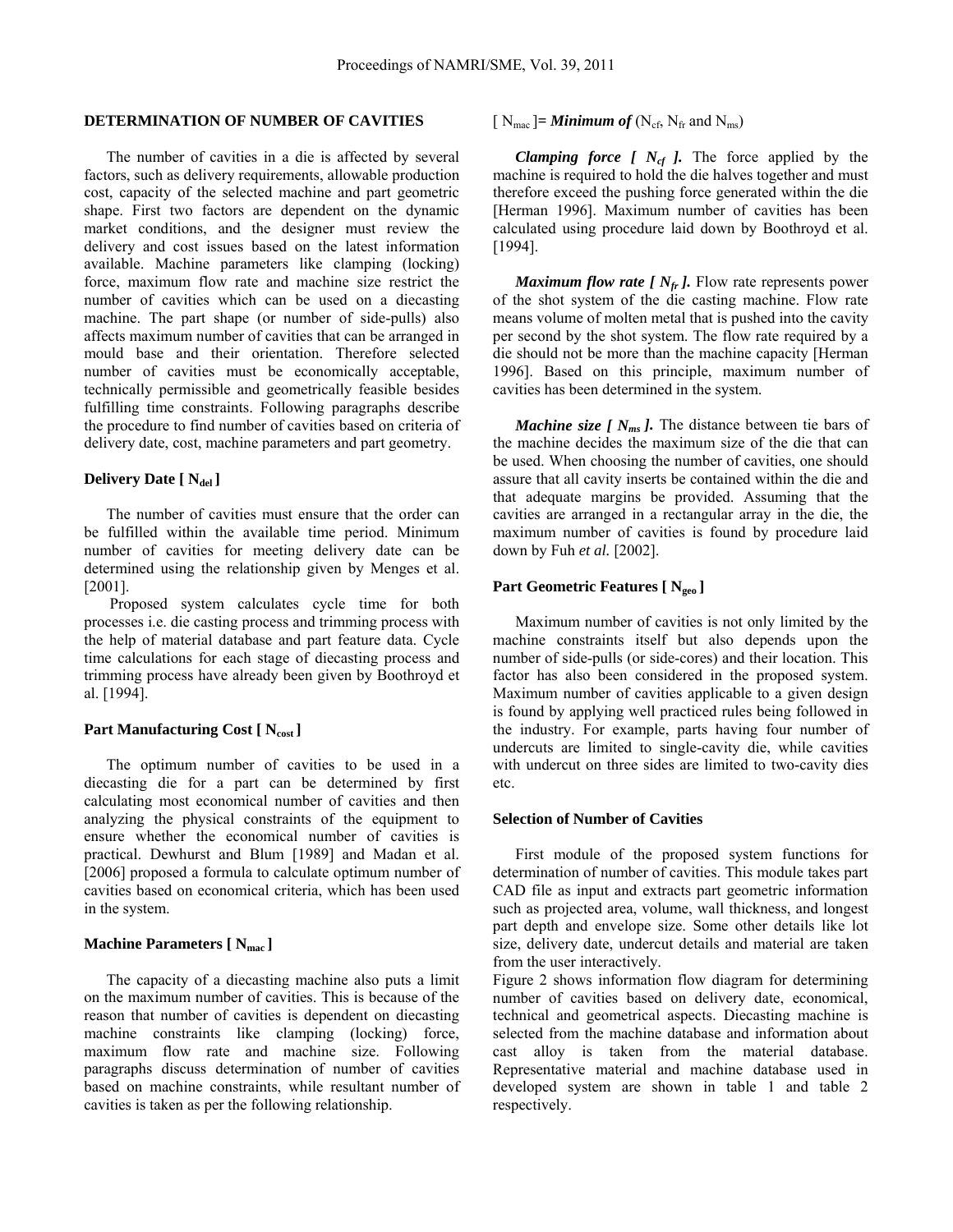

**Figure 2.** Information Flow Diagram for Determination of Number of Cavities for Multi-cavity Die.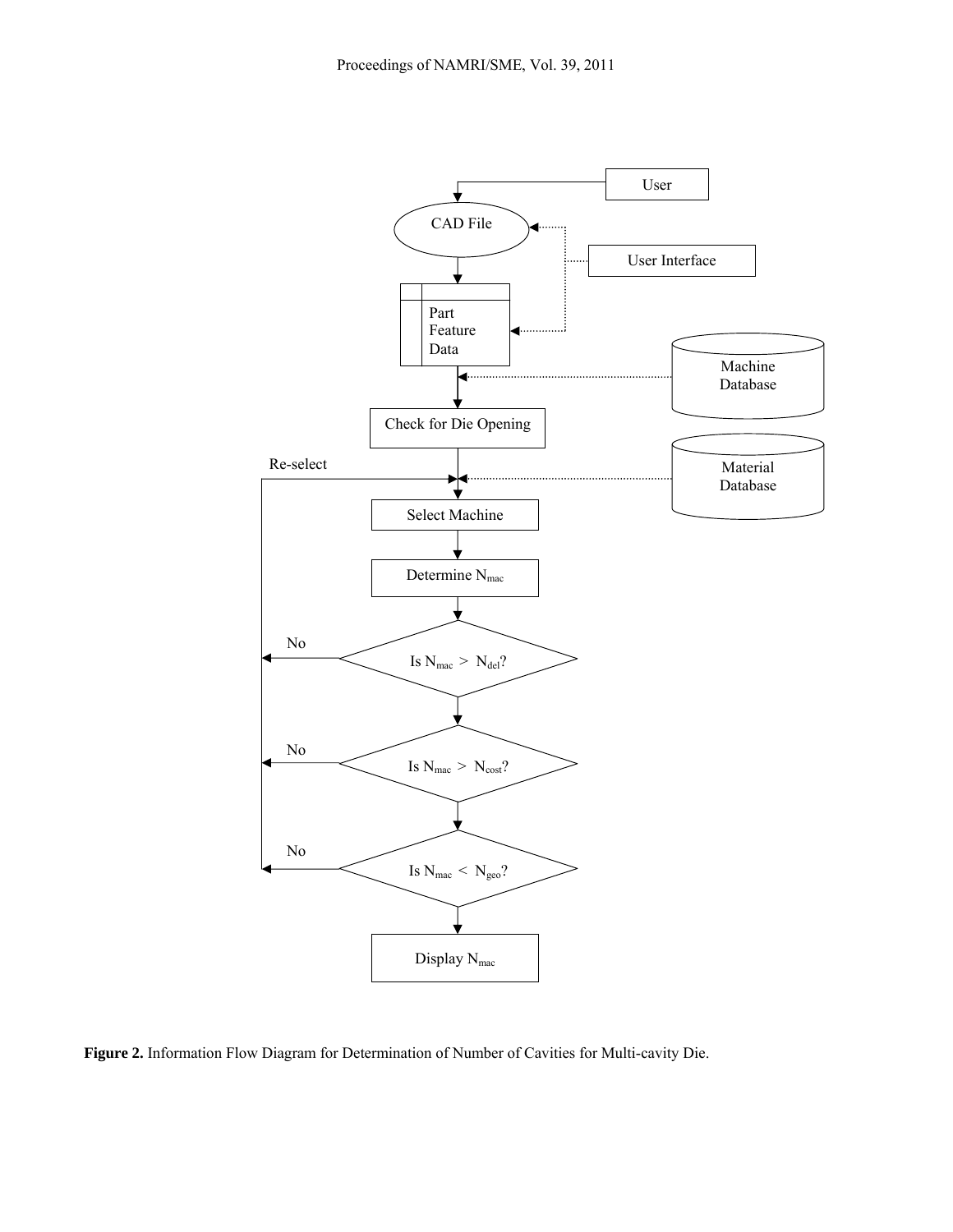| Alloy               | Specific<br>Gravity | Cost<br>$\frac{\sqrt{2}}{2}$ | Injection<br>temp. ${}^{0}C$ | Liquidus<br>temp ${}^{0}C$ | Die<br>$^{0}C$<br>temp | Ejection<br>temp ${}^{0}C$ | Cooling<br>Factor $\beta$ | <b>Cavity Pressure</b><br>(MN/m <sup>2</sup> ) |
|---------------------|---------------------|------------------------------|------------------------------|----------------------------|------------------------|----------------------------|---------------------------|------------------------------------------------|
| Zinc                | 6.6                 | 1.78                         | 440                          | 387                        | 175                    | 300                        | 0.4                       | 21                                             |
| Aluminum            | 2.7                 | 1.65                         | 635                          | 585                        | 220                    | 385                        | 0.47                      | 48                                             |
| Zinc Aluminum Alloy | 6.3                 | . 78                         | 460                          | 432                        | 215                    | 340                        | 0.42                      | 35                                             |
| Copper              | 8.5                 | 6.6                          | 948                          | 927                        | 315                    | 500                        | 0.63                      | 40                                             |
| Magnesium           | 1.8                 | 2.93                         | 655                          | 610                        | 275                    | 430                        | 0.31                      | 48                                             |

**Table 1**. Representative Cast Alloy Material Database [15]

**Table 2.** Representative Machine Database [15]

| Clamping   | Shot Size       | Dry Cycle | Clamp         | Size<br>Platen | Platen Size | Diecasting<br>Process          | Trimming Process  |
|------------|-----------------|-----------|---------------|----------------|-------------|--------------------------------|-------------------|
| Force (kN) | $\text{(cm)}^3$ | time(s)   | <b>Stroke</b> | Length         | Width (cm)  | Operating rate $(\frac{6}{h})$ | Operating<br>Rate |
|            |                 |           | (cm)          | (cm)           |             |                                | (S/h)             |
| 900        | 305             | 2.2       | 24.4          | 48             | 64          | 66                             | 26                |
| 1800       | 672             | 2.8       | 36            | 86             | 90          | 73                             | 29                |
| 3500       | 1176            | 3.9       | 38            | 100            | 108         | 81                             | 32                |
| 6000       | 1932            | 5.8       | 46            | 100            | 120         | 94                             | 38                |
| 10000      | 5397            | 8.6       | 76            | 160            | 160         | 116                            | 46                |
| 15000      | 11256           | 10.2      | 81            | 210            | 240         | 132                            | 53                |
| 25000      | 11634           | 19.9      | 109           | 240            | 240         | 196                            | 78                |
| 30000      | 13110           | 23.3      | 119           | 240            | 240         | 218                            | 87                |

Longest part depth is first checked against die opening size or clamp stroke by using rule proposed by Blum [1989]. This is done to ensure that selected machine is technically permissible. Selected machine is then used to determine number of cavities  $(N_{\text{mac}})$  by using different machine parameters like clamping force, maximum flow rate and machine size. If the selected number of cavities (Nmac) is technically permissible, economically acceptable and also meets the time limitations,  $N_{\text{mac}}$  is selected as the number of cavities; else next machine from machine database with higher capacity is selected to check its suitability. Number of cavities so determined is also evaluated against geometric limitations to determine acceptable number of cavities for a part. Detail of each step of this module has already been discussed in this section. Number of cavities is thus determined in a very short time by seeking little interaction from the user. Next step is to find layout pattern, which has been discussed in the following section.

## **SELECTION OF CAVITY LAYOUT PATTERN**

This section presents methodology used for selection of cavity layout pattern. Once the number of cavities has been decided, the next step is to select cavity layout pattern. Design of cavity layout is totally dependent on the selected layout pattern. This module of the system makes use of diecasting die design knowledge to select cavity layout

pattern. However, it is left to the user to either go along the suggested layout pattern or to input any other layout pattern. Proposed system uses well laid down industrial practice to arrive at suitable layout pattern. For example, if a single cavity mould is being designed, then the cavity is typically located in the centre of the mould base.

For multi-cavity moulds, there are essentially two fundamental types of cavity layout patterns. These are classified as geometrically balanced pattern and nongeometrically balanced pattern [Fuh et al. 2004]. Geometrically balanced pattern are widely used in diecasting industries due to no need of gate and runner size correction and to achieve proper filling of cavities.

Primarily, circular and symmetric patterns are frequently used in diecasting industries. The advantage associated with these patterns is equal flow length to all cavities without gate or runner size correction. Equal flow length ensures proper filling of all cavities. Use of circular pattern is limited to less number of cavities as compared to symmetric pattern. Number of cavities in circular pattern depends upon part geometry and part size.

For an odd number of cavities, circular pattern is selected. For even number of cavities, series pattern is selected except those cases when even number is a power series of number 2 (such as 2, 4, 8, 16...etc), in which case symmetrical pattern is selected. Some of these layout patterns have been shown in figure 3.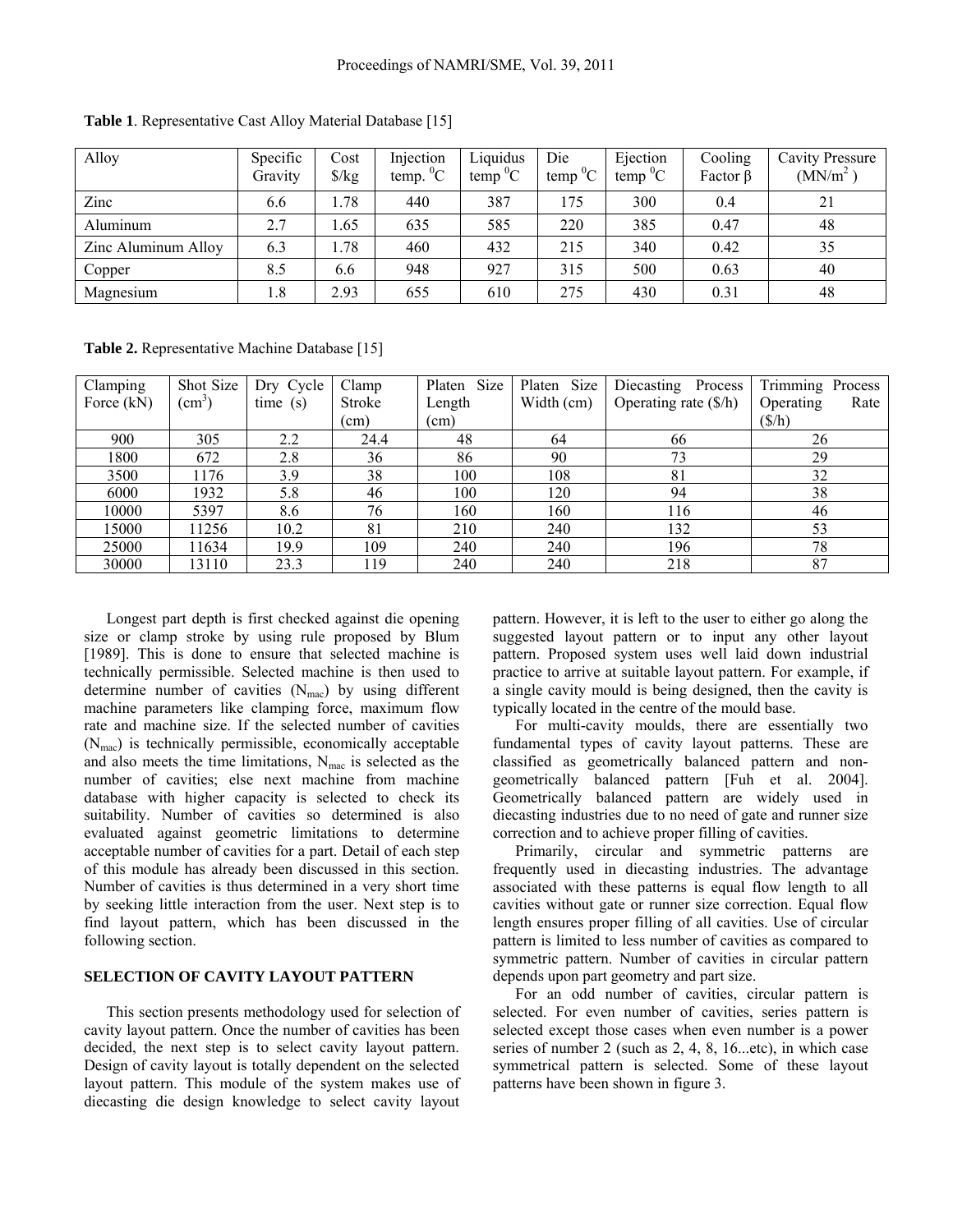

**Figure 3.** Cavity layout patterns.



**Figure 4.** Arrangement of clearances in die-base

## **ORIENTATION AND PLACEMENT OF CAVITIES**

After number of cavities and layout pattern has been decided, the next step is to orient and position the cavities in the die. This section presents the procedure for orientation and placement of cavities in die base. For proper orientation and placement of cavities in the die base various factors like number and position of undercuts, and position of gate is important. This module of the proposed system therefore makes use of die design knowledge to make a decision on this critical aspect. For example, number of undercuts and their location puts a restriction on the orientation of cavities. Side of the cavity, which contains undercut feature, should be placed along outer edge of the die base plate.

Once orientation of individual cavities has been finalized, the next step is to provide clearance to accommodate feed system (biscuit, runner and overflow wells) and side-pulls mechanism. A database of clearances has been developed after consulting die casting industries, available literature [Boothyard et al. 1994] and interviewing die designers and die makers. This contains minimum value of clearances required between adjacent cavities, between the die base edge and the cavity, clearance for feed system and side-pull mechanism etc. Arrangement of clearances in the die has been shown with the help of figure 4.

A fixed clearance in length or width is also added to facilitate biscuit and overflow wells, which in turn is

dependent upon shot volume. These clearances are incorporated in the proposed system to achieve automated cavity layout design.

# **SYSTEM FOR CAVITY LAYOUT DESIGN**

System for computer aided design for cavity layout design takes geometrical information of the part from CAD file, while other required information is taken from the user interactively. First module of the system calculates the number of cavities that is economically acceptable, technically permissible, and geometrically feasible and also meets the time limitations. Detailed methodology to determine number of cavities has already been described in this paper. Second module of the system selects layout pattern based upon number of cavities. Third module of the system positions cavities in the die and displays it graphically. This information is used to determine size of die base along with possible alternatives. Cavity layout with minimum size of die base is selected. Finally, system displays the cavity layout design selected by the system as an output. Information flow diagram of the proposed system has been given in figure 5. Next section of this paper deals with system implementation and results.

## **SYSTEM IMPLEMENTATION AND RESULTS**

System for computer aided cavity layout design for diecasting die has been implemented using MATLAB 7 environment. The geometrical information of the part such as projected area, volume, envelope size, wall thickness and longest part depth are extracted from CAD file of the part which was modeled in SolidWorks 2010 environment.

Developed system has been tested on a number of parts including parts with undercut features. Two such example parts are shown in the figure 6 and figure 7. Information of number of undercut features and their location is entered by the user. Also user has to input data related to delivery date i.e. lot size, total production time along with the material.

Number of cavities determined by the system for example part 1 shown in figure 6 is four and the layout pattern selected is symmetric. Four rectangular blocks show the position of cavities in the die base. Size of single rectangular block is equal to the envelop size of part that is 160 mm x 120 mm, while size of the die base determined by the system is 465 mm x 585 mm. Output from the system is in terms of design of cavity layout as shown in figure 8.

Number of cavities determined by the system for example part shown in figure 7 is five and layout pattern selected is circular. Cavity layout pattern for this example part is shown in figure 9. The envelope size of the part is 110 mm x 110 mm, while die base size is 760 mm x 760 mm. The system arranges the cavities along a circle at points calculated by 360/number of cavities.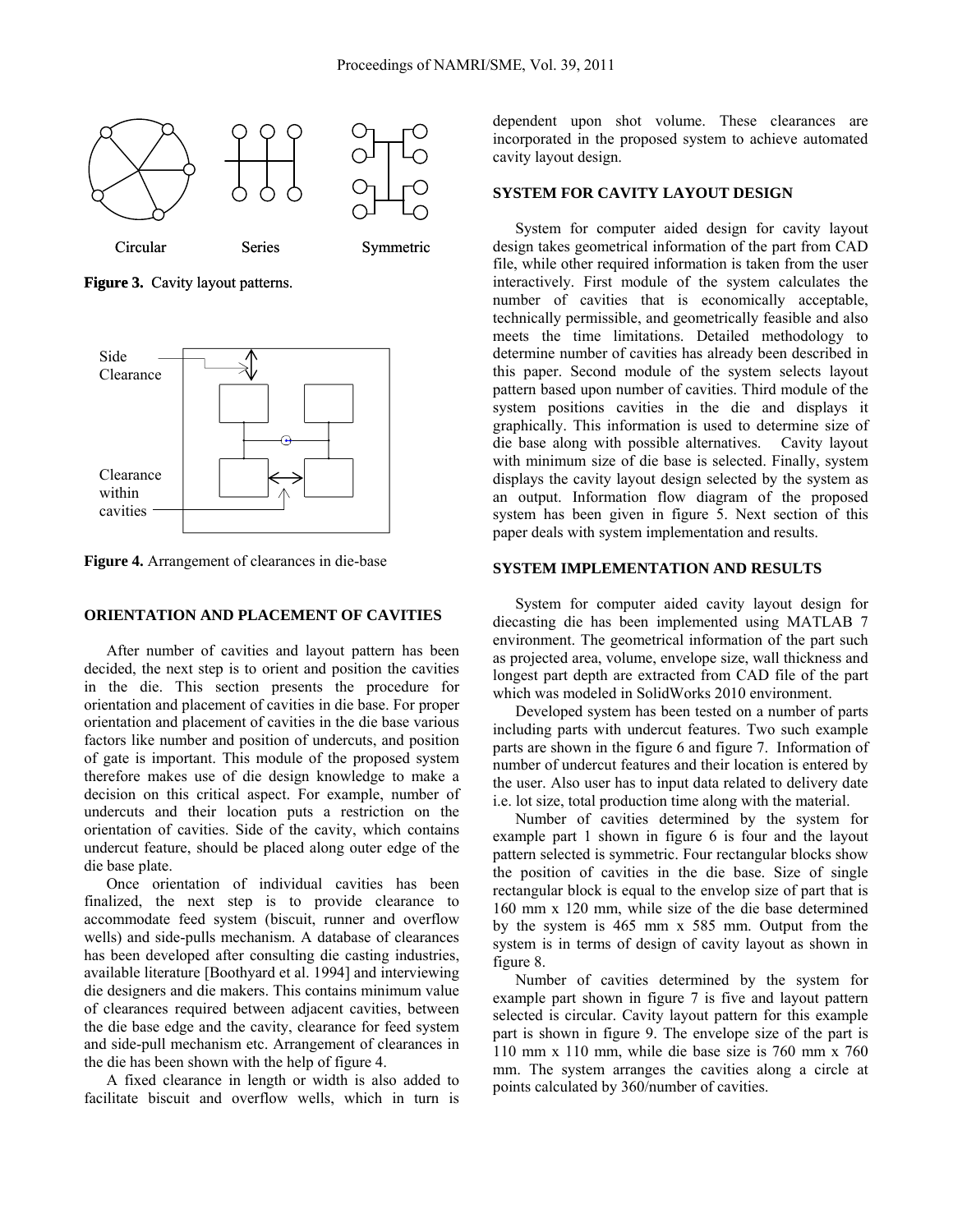

**Figure 5.** Information Flow Diagram for Automatic Cavity Layout Design of Multi-cavity Die.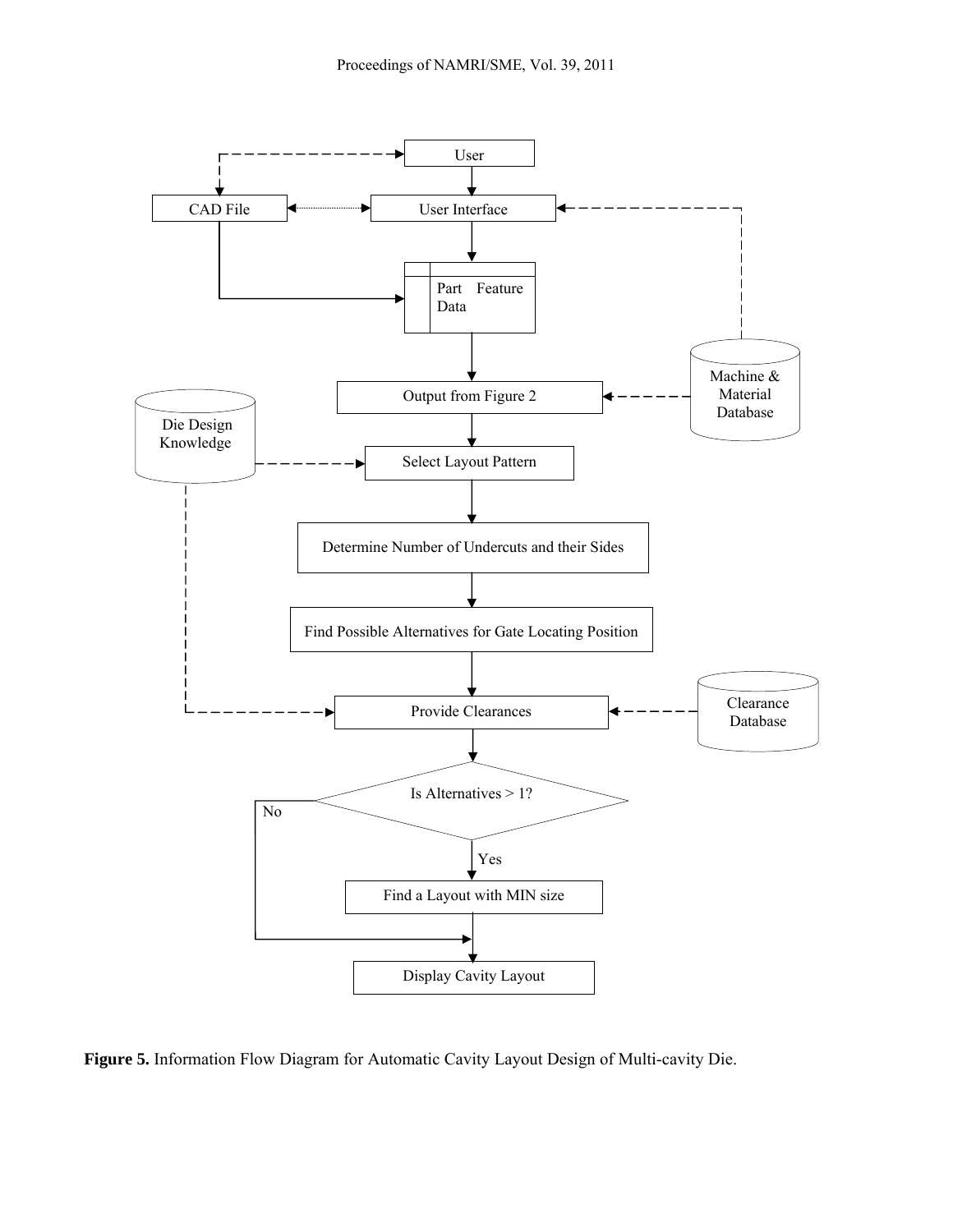In each of the example parts number of cavities determined by the system are sufficient to meet the delivery time. Although more number of cavities could have been geometrically possible for these example parts, same is not explored with an intention to make proper use of manufacturing resources namely the die casting machines.

Undercut features of the part

**Figure 6.** Example Part 1 with Undercut Feature.



**Figure 7.** Example Part 2 without Undercut Feature.



**Figure 8.** Cavity Layout Design for Example Part 1.

# **CONCLUSIONS**

System for computer aided cavity layout design for diecasting has been developed, which is a major step towards design-manufacturing integration for this process. Proper selection of cavity layout at die design stage is the biggest problem faced by diecasting industries. This system would be very useful for diecasting industries as it would help in reducing lot of human expertise and effort for selection of cavity layout.



**Figure 9.** Cavity Layout Design for Example Part 2.

Proposed system is capable to calculate number of cavities by considering delivery date, production cost, machine constraints and part geometric limitations. System presented in this paper also determines layout pattern using standardized layout pattern for better geometrical balancing. Finally orientation and placement of cavities is determined keeping in view the clearances and geometric aspects such as number and location of undercuts. It displays graphical arrangements of cavities as output.

Proposed system is very user-friendly and makes use of machine database, material database and die design knowledgebase to determine cavity layout for a diecasting die. It is assumed that the parting direction is already known to the user. Identification of undercut features and their location in an automated manner would make the system more useful and increase the level of automation. Use of non-standard cavity layout patterns and placement of feeding system would further improve the system. Computer filling analysis is needed to ensure proper filling of all cavities and this aspect can also be integrated with the system. Improvements in the system are being attempted in this direction to make it more useful.

### **ACKNOWLEDGEMENT**

This paper was part of the research project titled *'Automated Design of Die from part Product Model'*. Authors are thankful to All India Council for Technical Education (AICTE) which has funded this project under Research Proposal Scheme vide grant no. 8023/BOR/RID/RPS-146/2008-09 dated March 12, 2009 to Mechanical Engineering Department of SLIET, Longowal, Punjab, India.